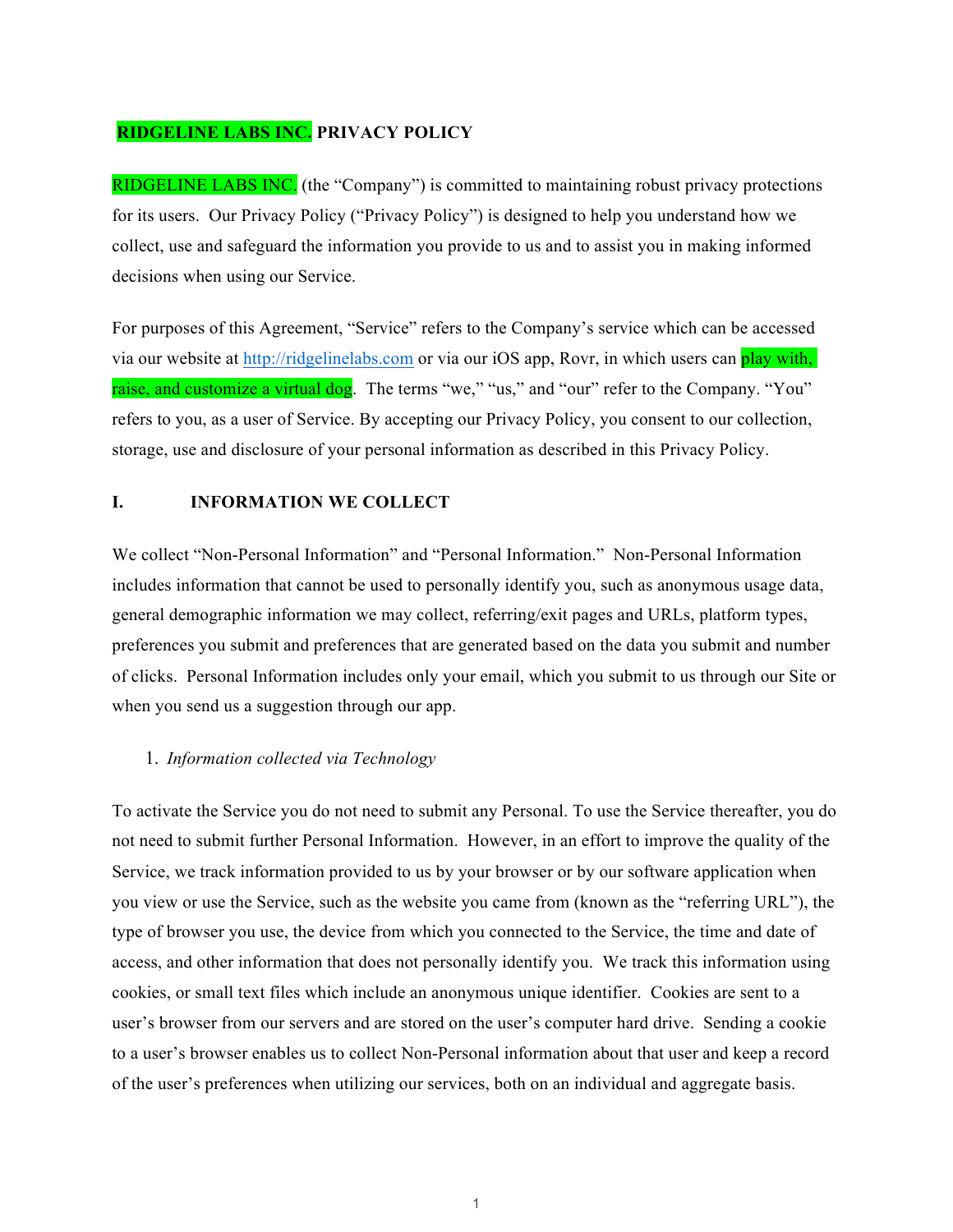The Company may use both persistent and session cookies; persistent cookies remain on your computer after you close your session and until you delete them, while session cookies expire when you close your browser.

#### **II. HOW WE USE AND SHARE INFORMATION**

#### *Personal Information:*

Except as otherwise stated in this Privacy Policy, we do not sell, trade, rent or otherwise share for marketing purposes your Personal Information with third parties without your consent. We do share Personal Information with vendors who are performing services for the Company, such as the servers for our email communications who are provided access to user's email address for purposes of sending emails from us. Those vendors use your Personal Information only at our direction and in accordance with our Privacy Policy.

In general, the Personal Information you provide to us is used to help us communicate with you. For example, we use Personal Information to contact users in response to questions, solicit feedback from users, provide technical support, and inform users about promotional offers.

# *Non-Personal Information*

In general, we use Non-Personal Information to help us improve the Service and customize the user experience. We also aggregate Non-Personal Information in order to track trends and analyze use patterns on the Site. This Privacy Policy does not limit in any way our use or disclosure of Non-Personal Information and we reserve the right to use and disclose such Non-Personal Information to our partners, advertisers and other third parties at our discretion.

In the event we undergo a business transaction such as a merger, acquisition by another company, or sale of all or a portion of our assets, your Personal Information may be among the assets transferred. You acknowledge and consent that such transfers may occur and are permitted by this Privacy Policy, and that any acquirer of our assets may continue to process your Personal Information as set forth in this Privacy Policy. If our information practices change at any time in the future, we will post the policy changes to the Site so that you may opt out of the new information practices. We suggest that you check the Site periodically if you are concerned about how your information is used.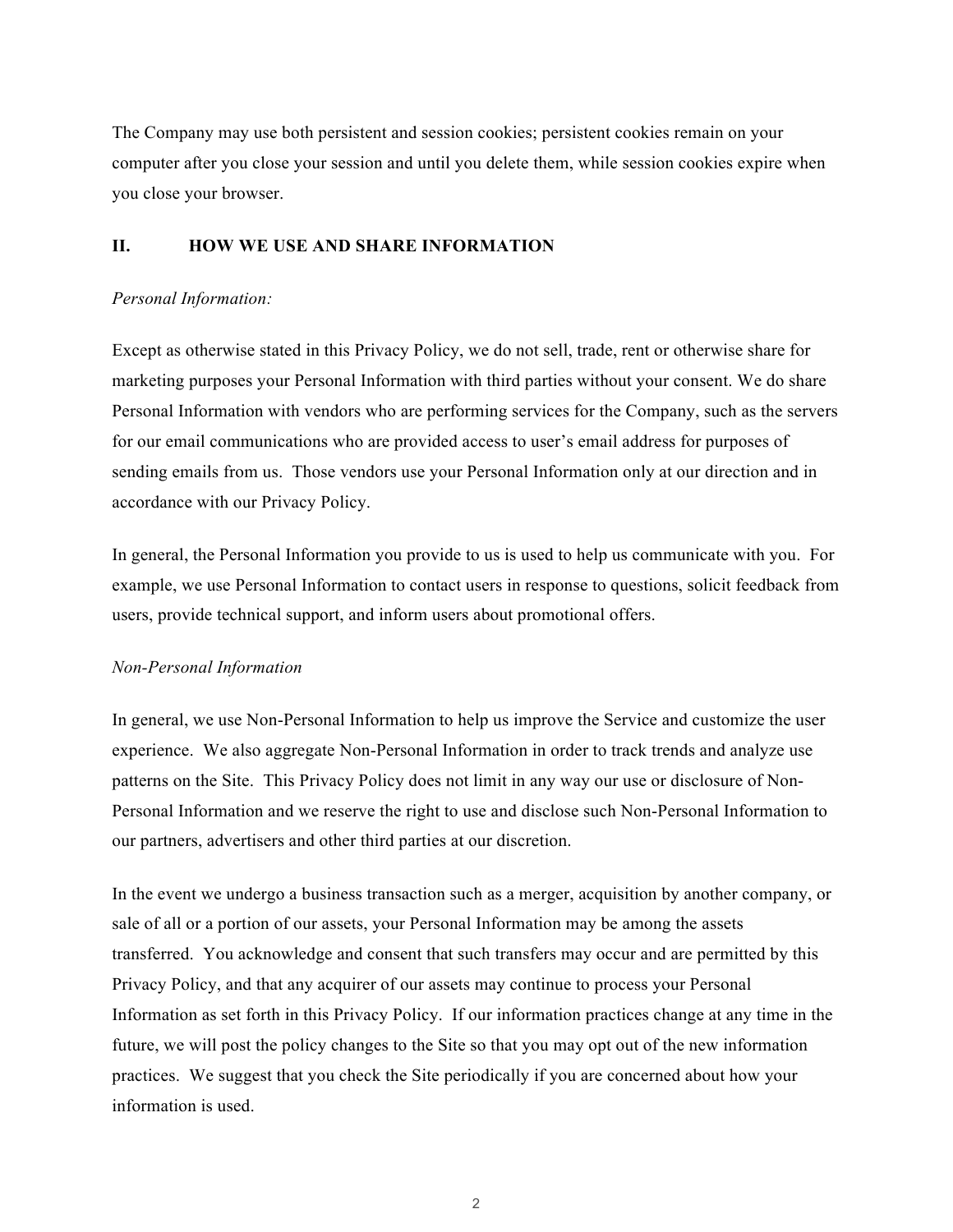#### **III. HOW WE PROTECT INFORMATION**

We implement security measures designed to protect your information from unauthorized access. Your account is protected by your account password and we urge you to take steps to keep your personal information safe by not disclosing your password and by logging out of your account after each use. We further protect your information from potential security breaches by implementing certain technological security measures including encryption, firewalls and secure socket layer technology. However, these measures do not guarantee that your information will not be accessed, disclosed, altered or destroyed by breach of such firewalls and secure server software. By using our Service, you acknowledge that you understand and agree to assume these risks.

#### **IV. YOUR RIGHTS REGARDING THE USE OF YOUR PERSONAL INFORMATION**

You have the right at any time to prevent us from contacting you for marketing purposes. When we send a promotional communication to a user, the user can opt out of further promotional communications by following the unsubscribe instructions provided in each promotional email. You can also indicate that you do not wish to receive marketing communications from us in the "Settings" section of the Site. Please note that notwithstanding the promotional preferences you indicate by either unsubscribing or opting out in the Settings section of the Site, we may continue to send you administrative emails including, for example, periodic updates to our Privacy Policy.

#### **V. LINKS TO OTHER WEBSITES**

As part of the Service, we may provide links to or compatibility with other websites or applications. However, we are not responsible for the privacy practices employed by those websites or the information or content they contain. This Privacy Policy applies solely to information collected by us through the Site and the Service. Therefore, this Privacy Policy does not apply to your use of a third party website accessed by selecting a link on our Site or via our Service. To the extent that you access or use the Service through or on another website or application, then the privacy policy of that other website or application will apply to your access or use of that site or application. We encourage our users to read the privacy statements of other websites before proceeding to use them.

#### **VI. CHANGES TO OUR PRIVACY POLICY**

3